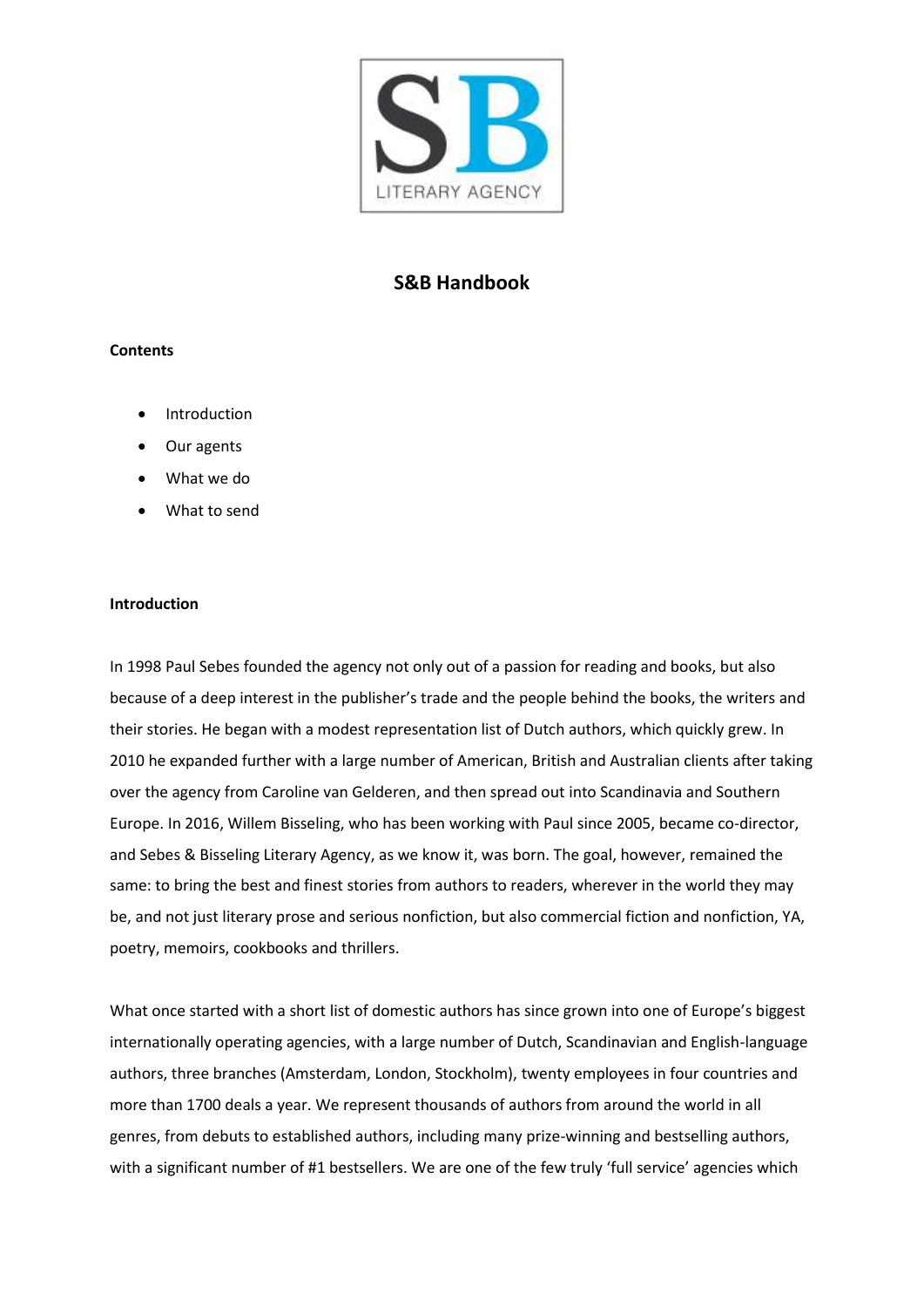

represents books from every language in every other language territory, as well as digital, theater, television and film rights.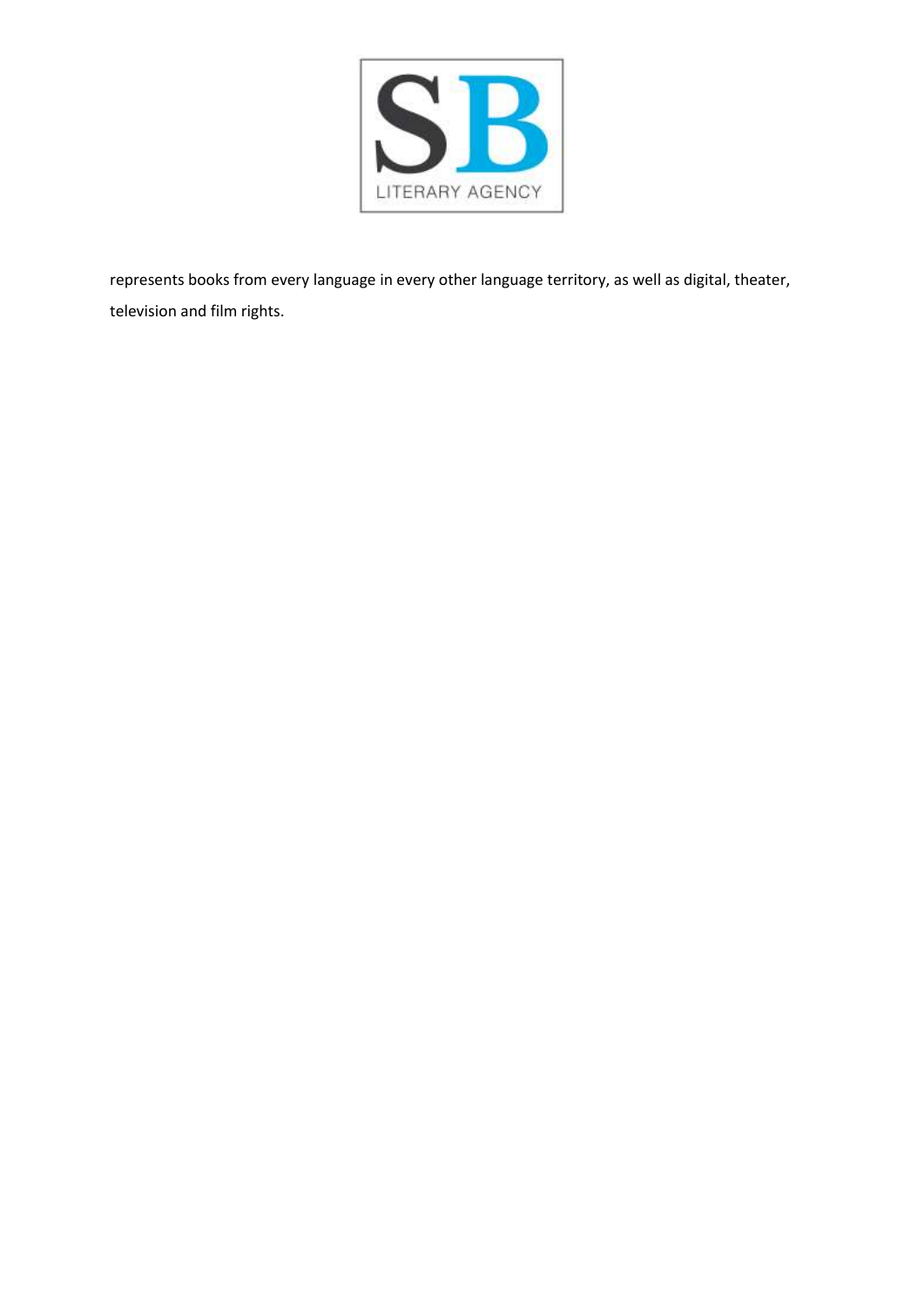

#### **Our agents**



*Paul Sebes*

'I am Paul Sebes, founder of Sebes & Bisseling Literary Agency. In my early twenties, I was working as an editorial assistant at Uitgeverij Prometheus, when I had the opportunity to go to the Frankfurt Bookfair. At some point, my former boss asked me to pick up a manuscript in the Agent Centre, a hall at the Fair where the literary agents were working, and when I walked in and saw them all negotiating at small tables, I knew right away: this is me. I'm not a publisher or an editor, I am a literary agent. Talking with different people from around the world about writers and books, to generate excitement about that book and subsequently make a deal – I still find it one of the most beautiful things there is.

Eight years later, I left Prometheus and opened the agency. Every day I still think that I have the best job in the world: assessing and selecting manuscripts, working together with authors, submitting new manuscripts to publishers and closing deals is still just as fun as it was 25 years ago. These days I no longer do it alone, but with twenty colleagues in four countries.

The largest deal that I've ever negotiated (and the largest one ever in the Netherlands) was for Michelle and Barack Obama's memoires. I've also made deals in the Netherlands and Scandinavia for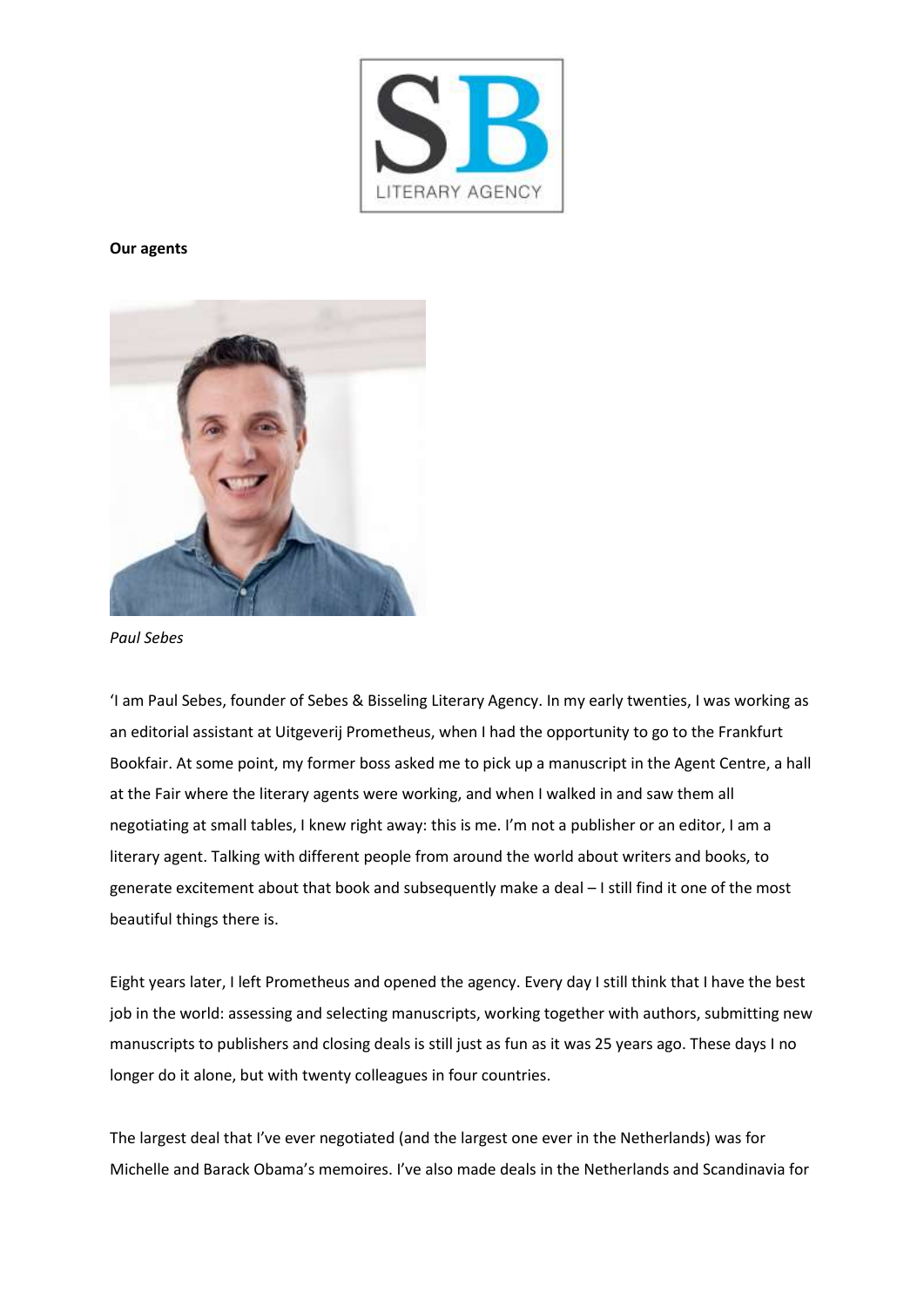

authors such as Paul Auster, Bill Clinton, Bono, Michael Cunningham, Jonathan Franzen, Rachel Kushner, Prince Harry, the J.D. Salinger estate, the John Steinbeck estate and many more. Globally, I represent dozens of Danish, British, Finish, Dutch and Swedish authors. The largest deal in that area has been for LAST STOP AUSCHWITZ by Holocaust-survivor Eddy de Wind, which has been sold to 25 countries and has gone on to become a bestseller in many of them.

I prefer to represent good literary novels, an exceptional thriller and serious nonfiction (with an emphasis on memoir, (auto)biography, history, philosophy, linguistic and social sciences) in Dutch, English or one of the Scandinavian languages, and ideally with a lot of international potential.'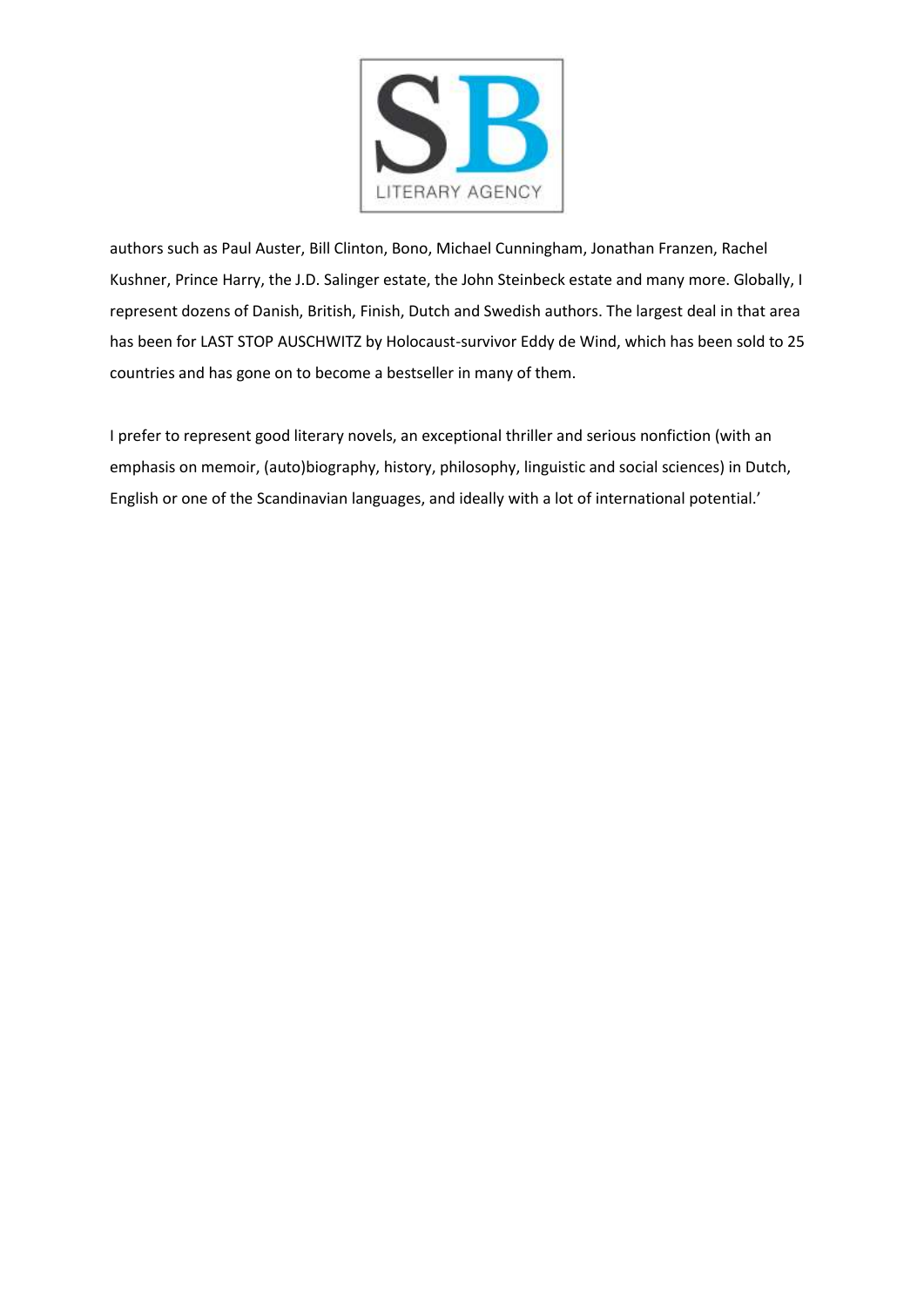



*Willem Bisseling*

'My name is Willem Bisseling, co-owner of Sebes & Bisseling since 2016. After my Dutch language studies in Leiden, I wanted to learn more about publishing. I started the master program Editor at the UvA and met Paul through a mutual friend. In 2005, I started co-reading manuscripts and soon after that I joined Paul's team. Together with Paul, I developed the Dutch branch of the agency and within a few years we took on many new authors. We now represent over a hundred Dutch authors and thousands of Americans, Brits and Scandinavians.

I am proud to have created a high-quality and industry-leading agency at which I work passionately every day. My love for stories and the people who write them is still as great as it was 15 years ago. Whether it is literary fiction, a commercial thriller, a cookbook, narrative fiction, popular science or celebrity memoires - as long as the manuscript is a gem in its genre.'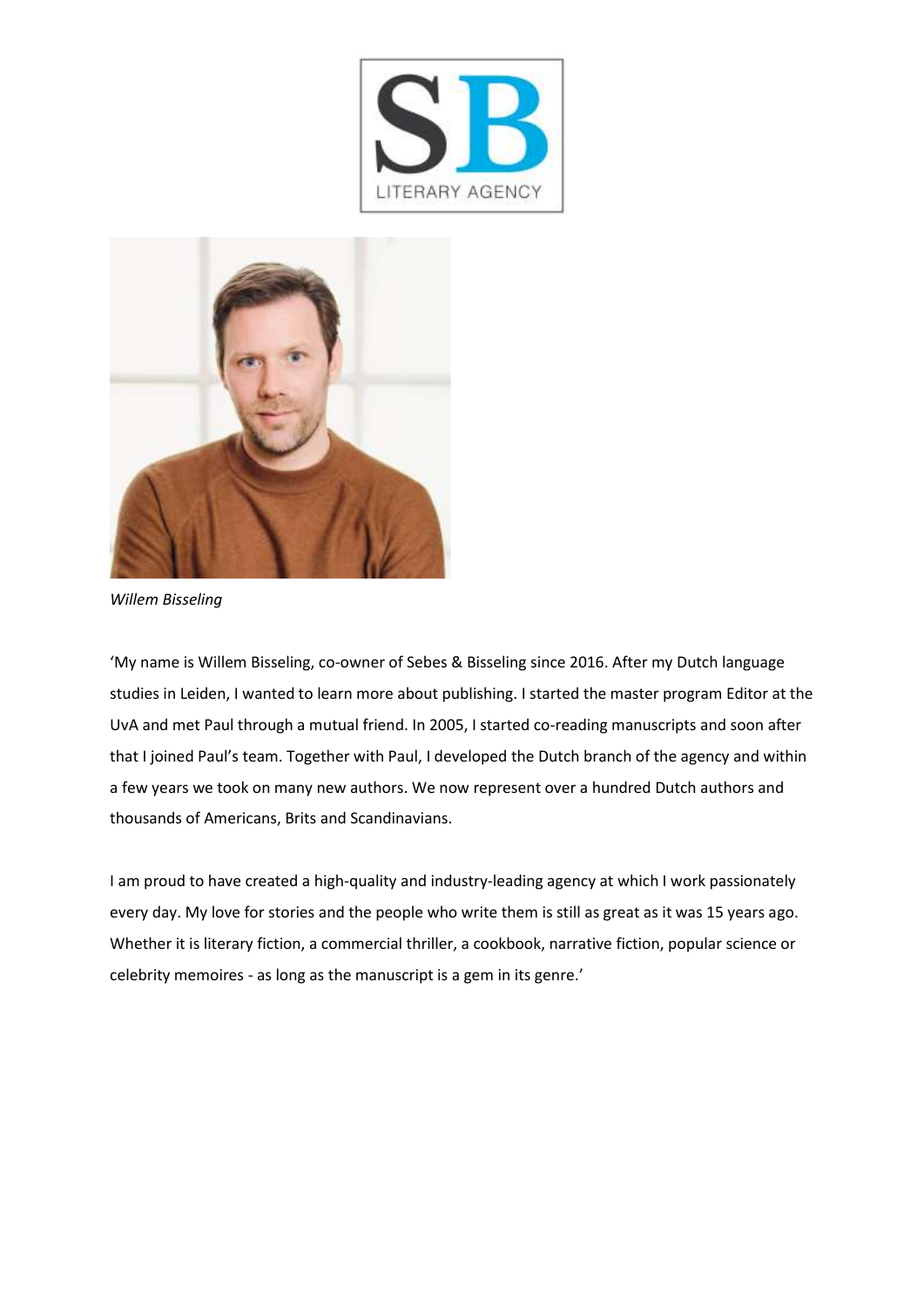



*Rik Kleuver*

'My name is Rik Kleuver. I have been working at Sebes & Bisseling since 2016, where I started as an intern and assistant and now focus as a literary agent on the worldwide sales of Dutch, Scandinavian and English-speaking authors. I no longer only do this for the Amsterdam office, but together with Paul I also run the offices in London and Stockholm. When hiring new authors, my preference is for high-quality non-fiction in the field of (popular) science, history, nature, health, philosophy, psychology and sports. On a narrative level, I occasionally represent a literary novel or memoir.'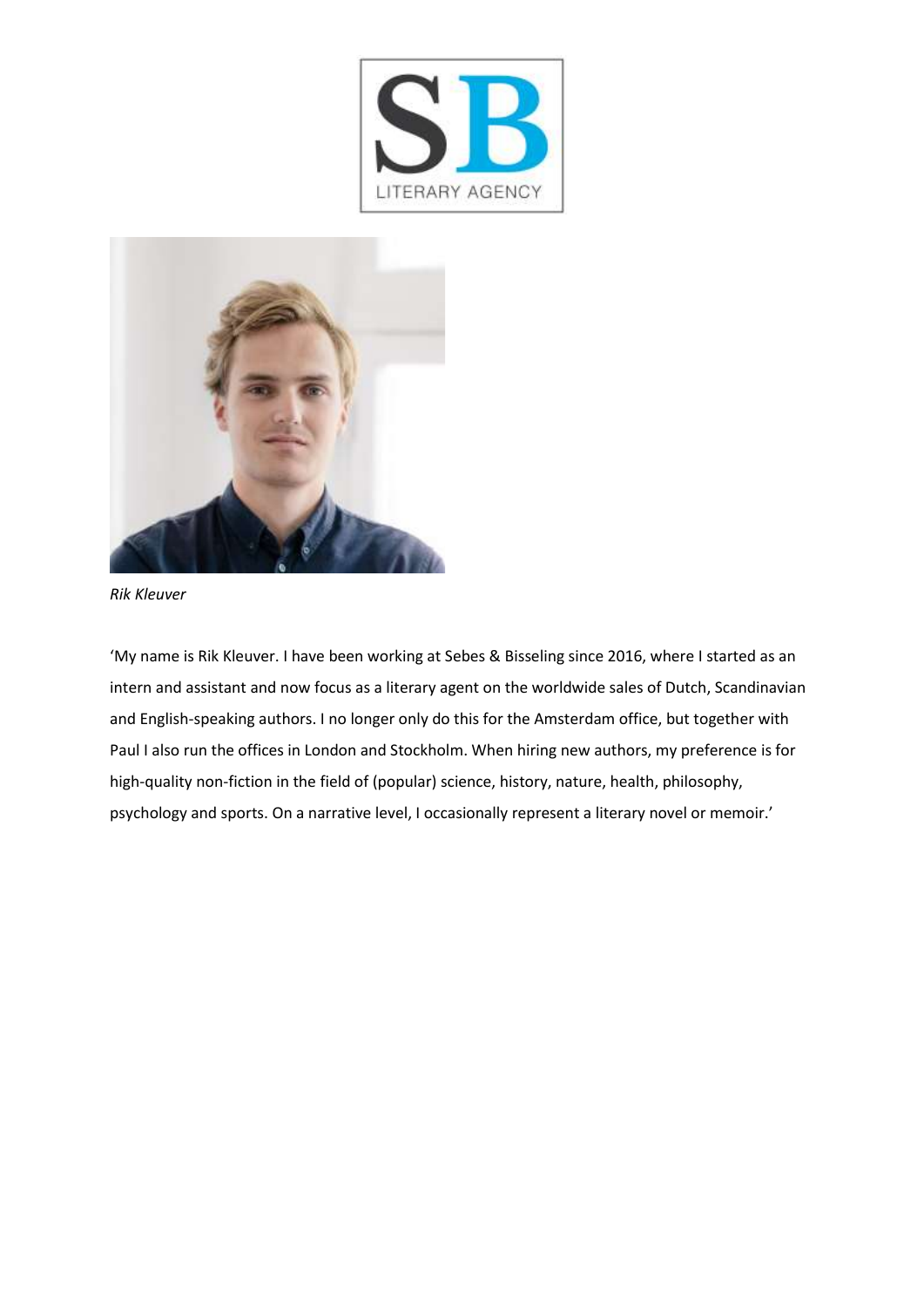



*Lester Hekking*

'I'm Lester Hekking, vice president of Sebes & Bisseling Literary Agency, specializing in children's books and YA. I also oversee the agency's contract department.

Twelve years ago, after my studies, I was well on my way to becoming an English teacher at a secondary school in Amsterdam, until by chance an internship came my way at a literary agency – at that time I hardly knew what that was. After my internship, a place became available as an assistant. I slowly grew into my role here, and didn't leave. Firstly, because the vibrant international publishing world fascinates me. I like the contact with agents and publishers from all kinds of countries the best there is. But I also stayed because Sebes & Bisseling Literary Agency has developed a large and closeknit team over the years with which I like to go to drinks, book presentations and fairs.

I prefer to work on children's books in the broadest sense of the word (from picture books for the youngest to exciting young adult novels) and on cookbooks. Finding the right publisher for a book and negotiating the right conditions from the author makes it an exciting and challenging profession that I enjoy every day.'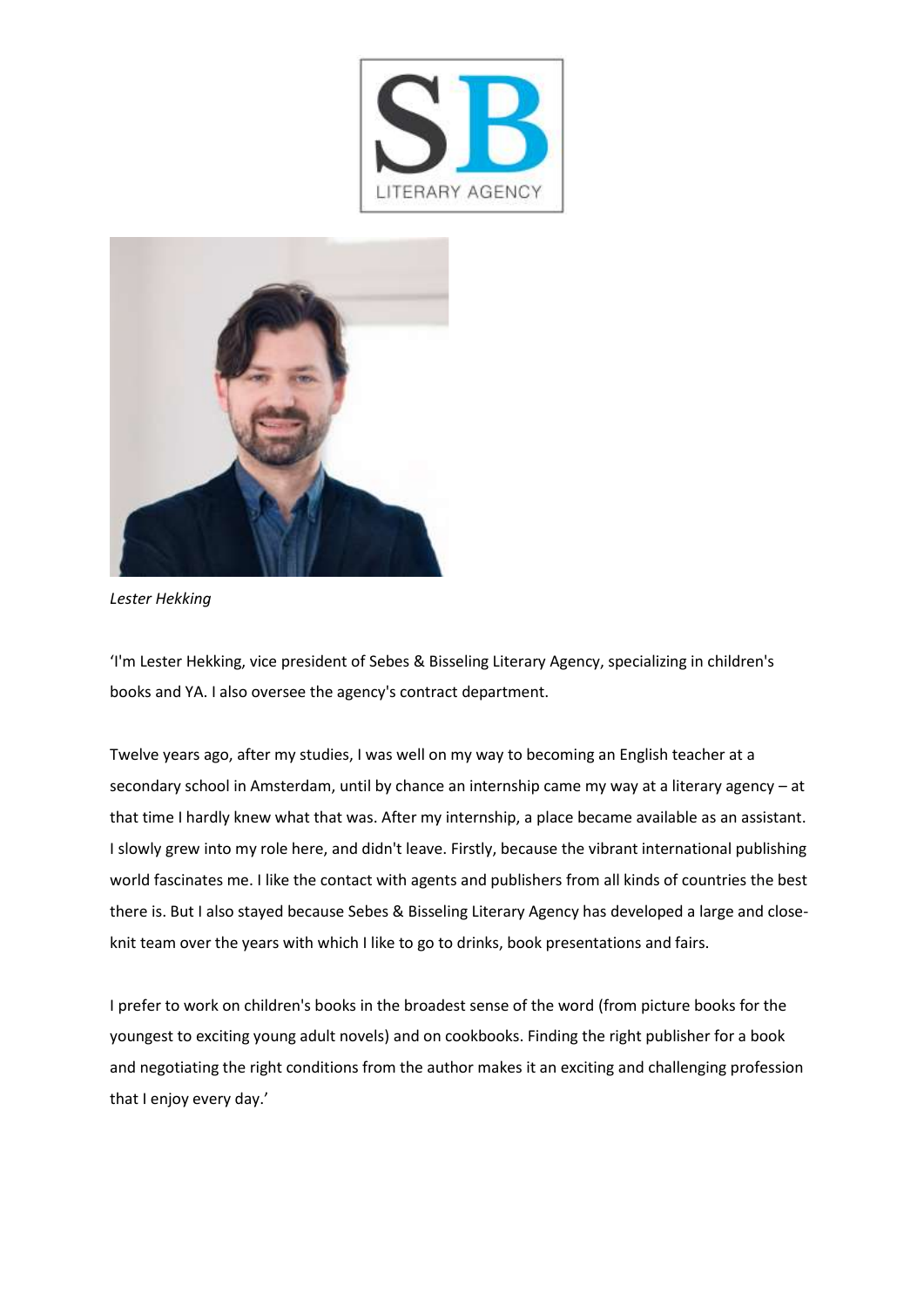



*Jeanine Langenberg*

'My name is Jeanine Langenberg and I joined Sebes & Bisseling in 2008. I represent American, Australian, British, Canadian clients in The Netherlands and Scandinavia. I also help sell translation rights to S&B Amsterdam titles all over the world.

I was born in Washington D.C. and raised in The Netherlands, Australia, Ireland and Belgium before moving back to The Netherlands. I hold a master's degree in English Language and Culture from the University of Leiden and a master's degree in Editing from University of Amsterdam. I'm interested in a wide range of nonfiction books including cooking, health, popular science, psychology, philosophy, travel, business, history, nature, politics, gift, humor and parenting. In fiction, I love to read all kinds of novels including literary fiction, upmarket women's fiction, romance, suspense, historical fiction, crossover and fantasy.'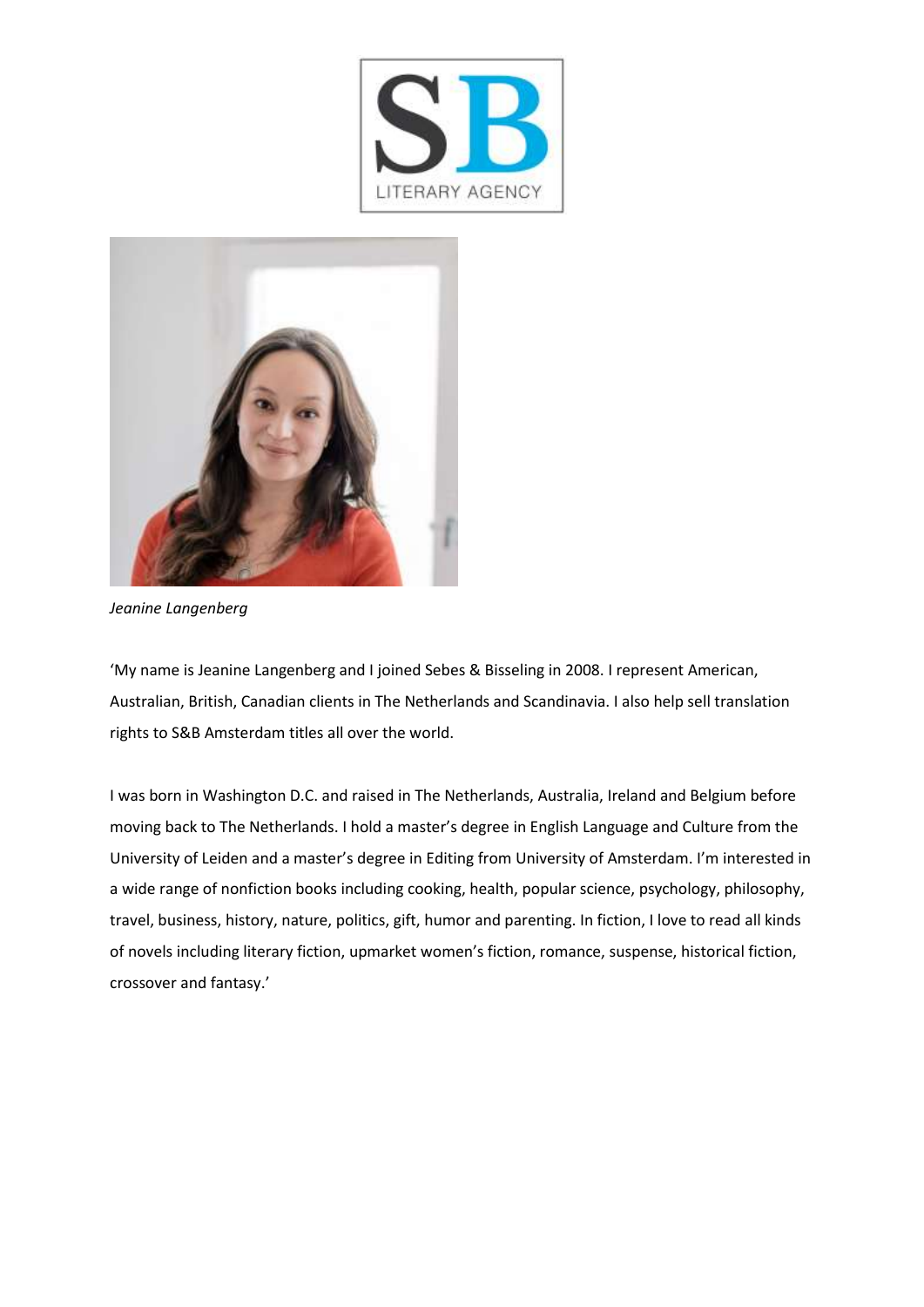



*Christiaan Boesenach*

'I am Christiaan Boesenach, literary agent at Sebes & Bisseling. After my studies in Dutch and Philosophy and finally the master Editor/editor at the UvA, I started working at the agency in 2017 as an assistant, where I have been working as an agent for a number of years now. When I'm not working with books or reading them, there's always a movie on, which I regularly write about on Cineville's website.'

At Sebes & Bisseling I represent various British, American and Scandinavian clients. I also represent several Dutch authors and I am always looking for new talent. My preference is for literary fiction and narrative non-fiction; stories that show you the world a little differently or a writing style with which a new world is built.'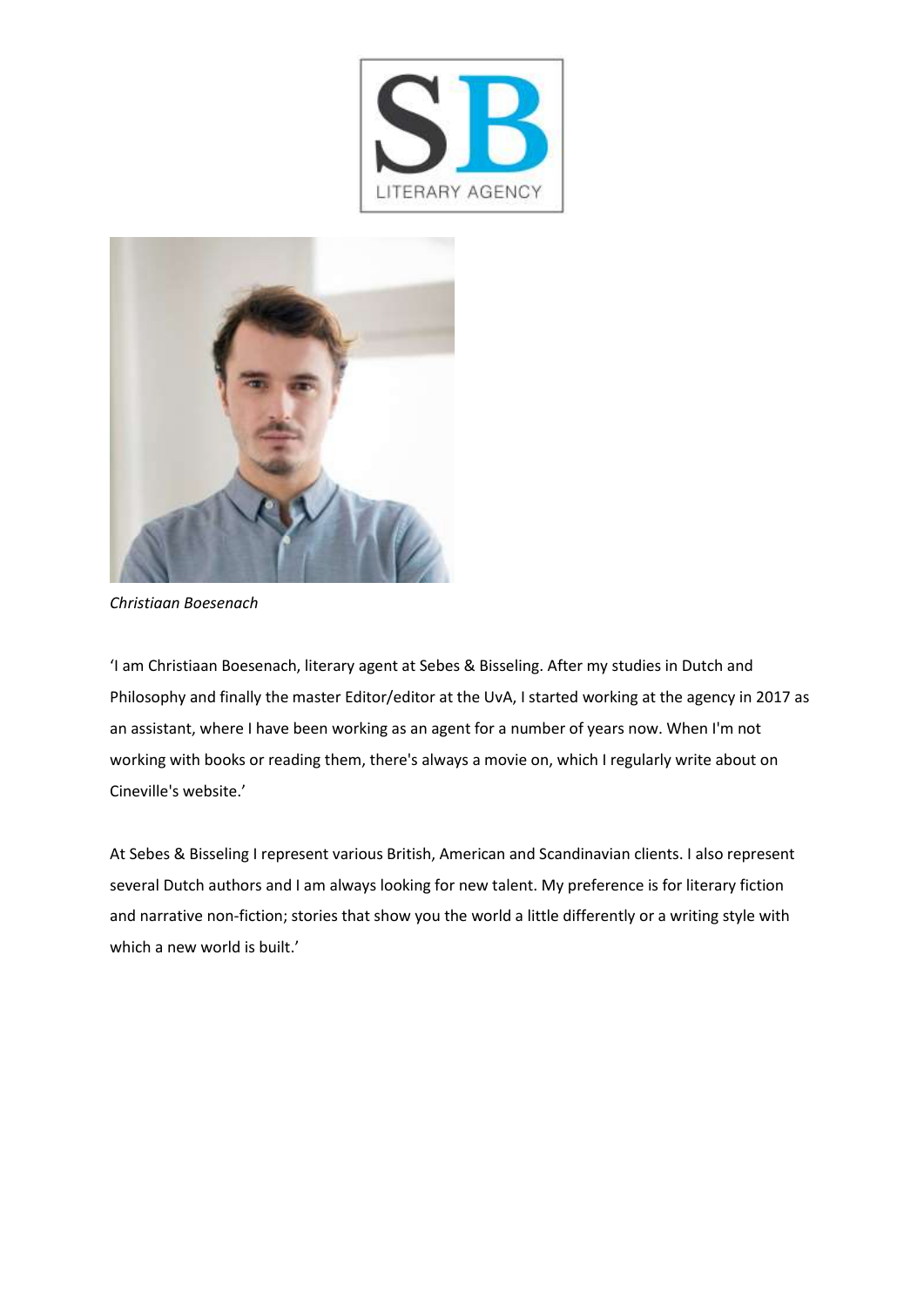

## **What we do**

1. You are welcome to submit 50 pages of your manuscript along with a short synopsis and brief CV via the website. All manuscripts will be read and assessed. If we are interested, we will contact you and ask for more material. Naturally, all submitted material will be treated with confidentiality.

2. If we see potential in your manuscript, you will be contacted to set up a meeting to discuss the book, our approach and the way we work.

3. If it then turns out that we are a good match, we can enter into a representation agreement that defines our working method and our commission. In theory, this agreement is for any future books and exclusively with us.

4. We will then work with you on the manuscript and a corresponding book proposal until we are both satisfied. On completion, these will be submitted to publishers, usually several at once, starting in the language in which the manuscript is written.

5. Those publishers will then read it and let us know if they are interested in meeting you. If this is the case, we will set up a meeting and talk with the interested publisher(s).

6. If a publisher is still interested after this conversation, they will make an offer which includes an advance payment and royalty rates. If many publishers are interested, we may receive multiple bids, and in that case we will set up an auction. The winner will be the publisher who makes the best or most convincing offer, not necessarily the highest bidder. You decide. We often try to keep translation and film rights for ourselves.

7. We will then negotiate the book contract with the winning publisher on your behalf. This can be signed as soon as we agree to the terms. We will invoice the advance and pay you after our commission has been deducted (on which, in the Netherlands, 21% VAT is to be paid).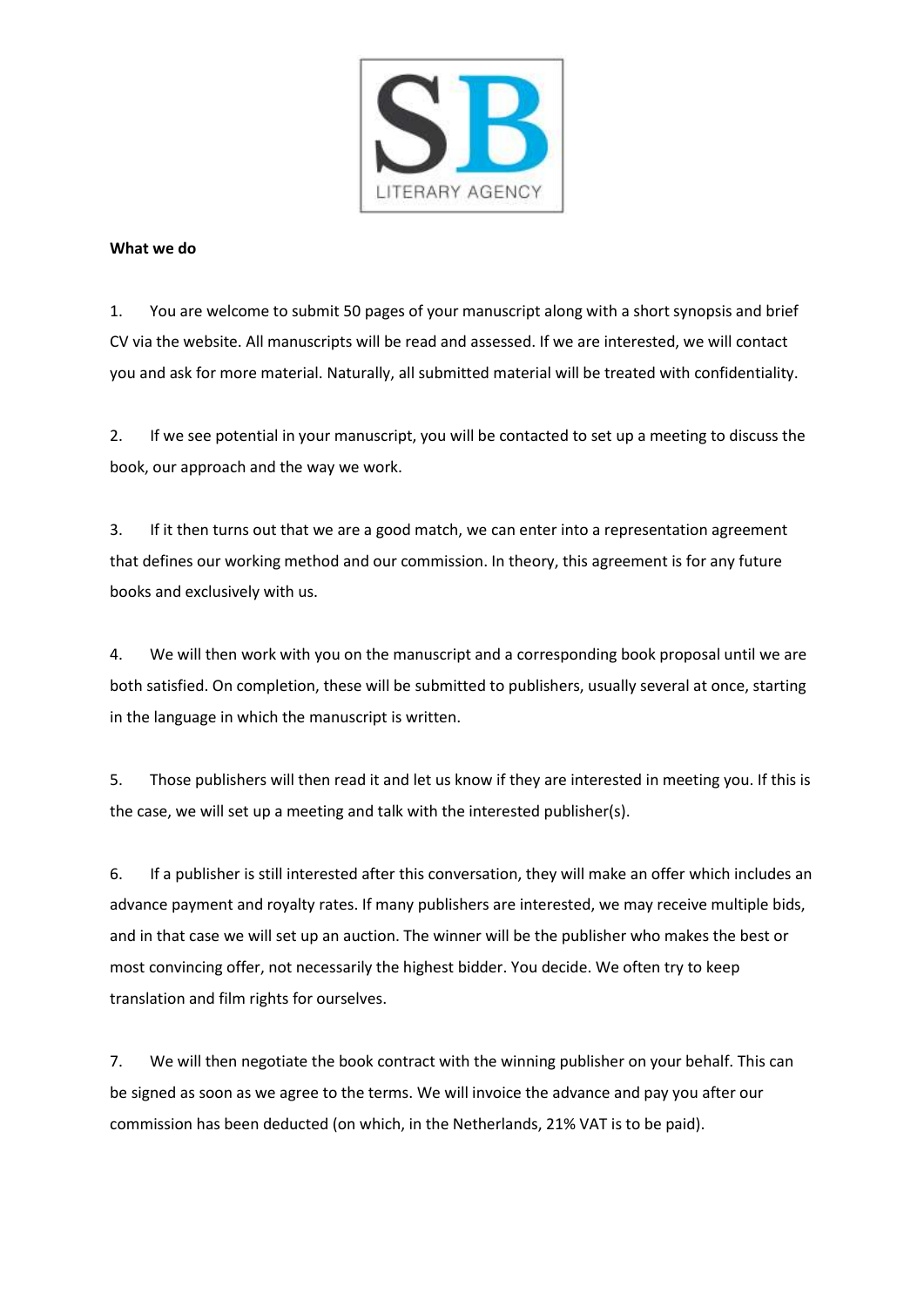

8. The publishing house will then edit as well, design and eventually publish your book. As your literary agents we will remain involved throughout publication – and we can assist you with PR and marketing.

9. If we also see sufficient international potential, we may start working on a sample translation of your book and submit this to publishers around the world, repeating the previous steps.

10. After your book is out in the world, we will continue with your next one.

11. You will receive annual royalty statements from the year after your book was published. Once the advance has been earned out, you will begin earning royalties on your book. We will transfer these to you (after deducting commission and VAT).